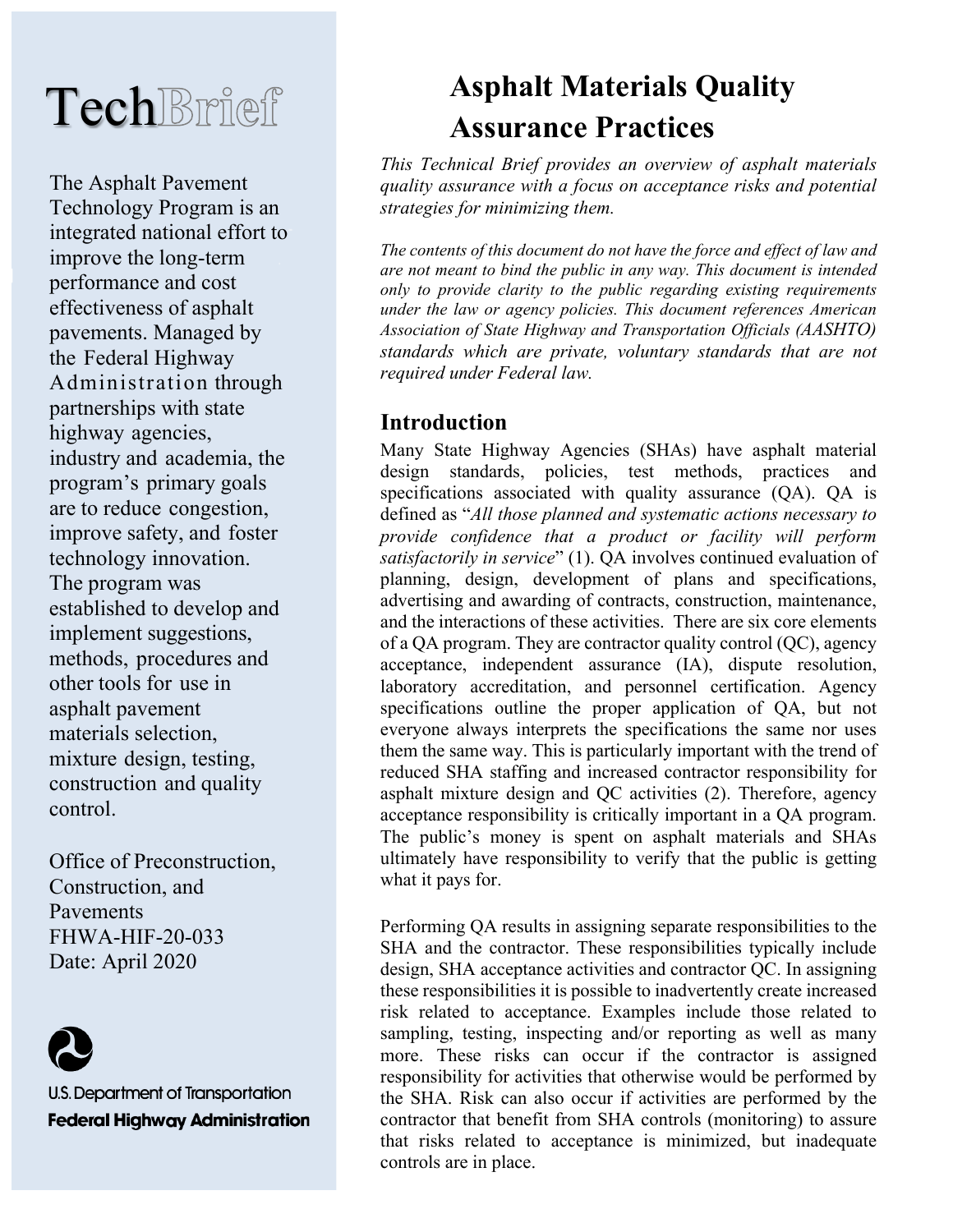In the context of QA, risks are defined as "the probability of suffering harm or loss" [\(3\)](#page-14-2). Simply put, they occur when product is accepted when it should not be (buyer's risk) or alternatively, when product is rejected when it should not be (seller's risk). These concepts which seem simple, are not so simple in practice and the determination of them depends on the type of acceptance plan the SHA uses. As defined in AASHTO R-10, *Standard Recommended Practice for Definition of Terms Related to Quality and Statistics*, an acceptance plan is defined as an "…*agreed upon process for evaluating the acceptability of a lot of material. It includes: lot size and sample size (i.e., number of samples), quality measure, acceptance limit(s), evaluation of risks, and pay adjustment provisions*" [\(1\)](#page-14-0). AASHTO standards are private, voluntary standards that are not required under Federal law. A thorough description of all aspects of QA is covered in Reference [4,](#page-14-3) "Optimal Procedures for Quality Assurance Specifications."

When risks are not managed properly, the impact can result in pavement distress, which in turn can lead to unplanned costly repair. Management of risks is also important to contractors to help assure they are bidding and operating on a level playing field with competition. Furthermore, deviation from standard practices tends to increase the risk to one or both parties because of the uncertainty of the result.

#### **Purpose**

The purpose of this TechBrief is to provide information that could help SHAs strengthen their QA programs and to communicate the importance of reviewing specifications for risks related to acceptance. It can be used to identify common items for risks related to acceptance and as a tool for communicating the importance of addressing them in specifications, policies, and standards. The TechBrief includes a series of common examples of risk along with strategies a SHA could use to mitigate them.

#### **Statistical Risks**

Risks associated with asphalt materials acceptance plans can include buyer and seller risk as well as payment risk. Buyer's risk (β) is also called "agency risk" or "risk of a Type II or beta (β) error." It is the risk to the agency of accepting rejectable quality level (RQL) material or workmanship. The simplest determination of risks is related to "accept/reject" acceptance plans. For this type of acceptance plan it is the probability that the plan leads to accepting RQL material or workmanship with respect to a single acceptance quality characteristic (AQC) when it should be rejected. For acceptance plans using adjusted pay schedules it is the probability that this type of plan leads to erroneously accepting RQL material or workmanship at 100 percent pay or greater with respect to a single acceptable quality characteristic (AQC). Seller's risk (α) is also called "contractor's risk," or "risk of a Type I or alpha (ɑ) error." This is the risk to the contractor of having AQL material or workmanship rejected. For an accept/reject acceptance plan, it is the probability that an acceptance plan leads to erroneously rejecting AQL material or workmanship with respect to a single AQC when it should have been accepted. For acceptance plans using adjusted pay schedules, it is the probability that this type of plan leads to erroneously accepting AQL material or workmanship at less than 100 percent pay with respect to a single AQC.

Expanding on these risk factors has evolved as acceptance plans now commonly include pay adjustment schedules that relate alpha sub pf  $(\alpha_{pf})$  and beta sub pf (βpf) to payment based on the quality being measured [\(3\)](#page-14-2). For these risks to be balanced, the acceptance plan would allow for both payment incentive and disincentive. The SHA should determine the risks associated with the acceptance plan to assure the agency's oversight responsibilities are being met and buyer and seller risk are balanced. Further discussion of agency and contractor responsibilities can be found in "Use of Contractor Test Results in the Acceptance Decision, Recommended Quality Measure, and the Identification of Contractor/Department Risks," FHWA TA 6120.3 [\(5\)](#page-14-4).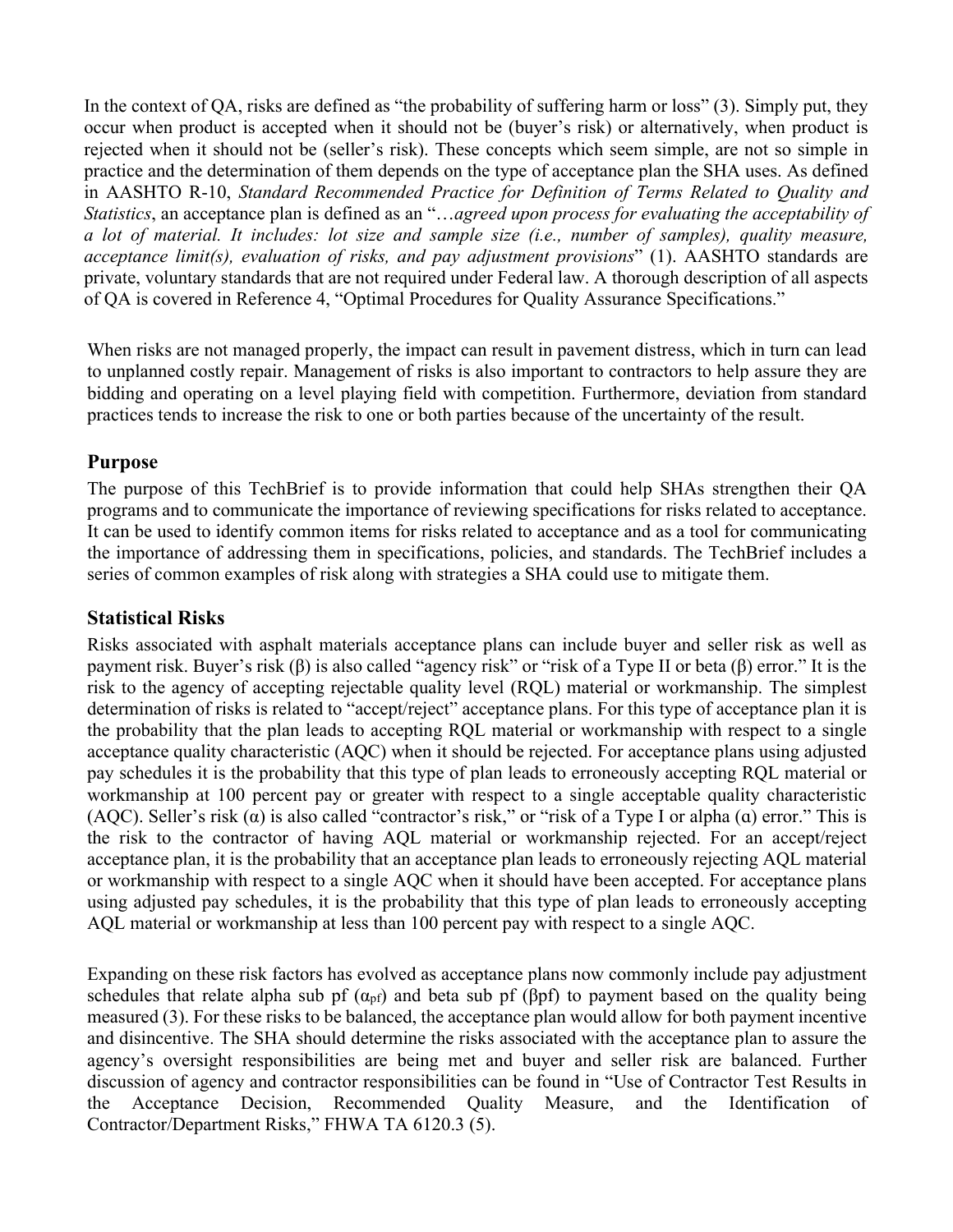#### **Engineering Risks**

Engineering risks associated with asphalt materials QA programs can be grouped into three categories:

- Mixture Design Will laboratory-mixed materials remain consistent when they are plant produced?
- Mixture Design Verification Changes are inevitable between laboratory mixture design and asphalt plant production. An initial check between laboratory and plant produced materials is done to verify what/if any changes have taken place. The question becomes "Have the materials remained essentially the same to produce the same mixture properties?" A further question becomes "When changes are found what is going to be done to correct the situation?"
- Acceptance When acceptance tests are run on plant mixed materials, are the same laboratories and test equipment used as were used in earlier laboratory or verification testing?

The answers to these questions associated with asphalt materials, mixture design, construction, QC and acceptance have a high potential for risk that are impacted by:

- Measurement and use of aggregate specific gravities.
- Aggregate absorption.
- Ignition furnace and use of correction factors.
- Making adjustments to mixtures from the mix design to plant production.
- Use of reclaimed asphalt materials (RAM) (i.e., reclaimed asphalt pavement (RAP) and/or reclaimed asphalt shingles (RAS)).
- Use of different tests in construction than are used in design (moisture damage example).

Each of these tests, adjustments, or change of materials adds a level of complexity that can have a significant effect on engineering and acceptance risks.

## **Examples of Potential Risks**

Some examples of potential QA risks related to mixture design, verification and acceptance are listed in Table 1. An explanation of the risks and potential risk mitigation strategies for each one follows.

| <b>Activity</b> | <b>Potential QA Risk Item</b>              |  |  |
|-----------------|--------------------------------------------|--|--|
| Mixture Design  | Ignition Furnace Asphalt Correction Factor |  |  |
| Mixture Design  | <b>Aggregate Specific Gravity</b>          |  |  |
| Mixture Design  | <b>RAM Specific Gravity</b>                |  |  |
| Verification    | Mixture Adjustments                        |  |  |
| Acceptance      | <b>Aggregate Specific Gravity</b>          |  |  |
| Acceptance      | <b>Relationship of Properties</b>          |  |  |
| Acceptance      | <b>Recycled Materials</b>                  |  |  |

Table 1. Examples of Potential Engineering Risks.

#### **Ignition Furnace Asphalt Correction Factor in Mixture Design**

Most SHA specifications include the quantitative evaluation of asphalt content as an AQC determined per AASHTO T308, *Standard Method of Test for Determining the Asphalt Binder Content of Hot Mix Asphalt (HMA) by the Ignition Method* [\(6\)](#page-14-5). AASHTO standards are private, voluntary standards that are not required under Federal law. Loose mixture tested is typically exposed to temperatures in excess of 1000°F in the ignition furnace with a forced draft exhaust system. The combination of material, temperature and equipment conditions normally results in a loss of aggregate during the test. When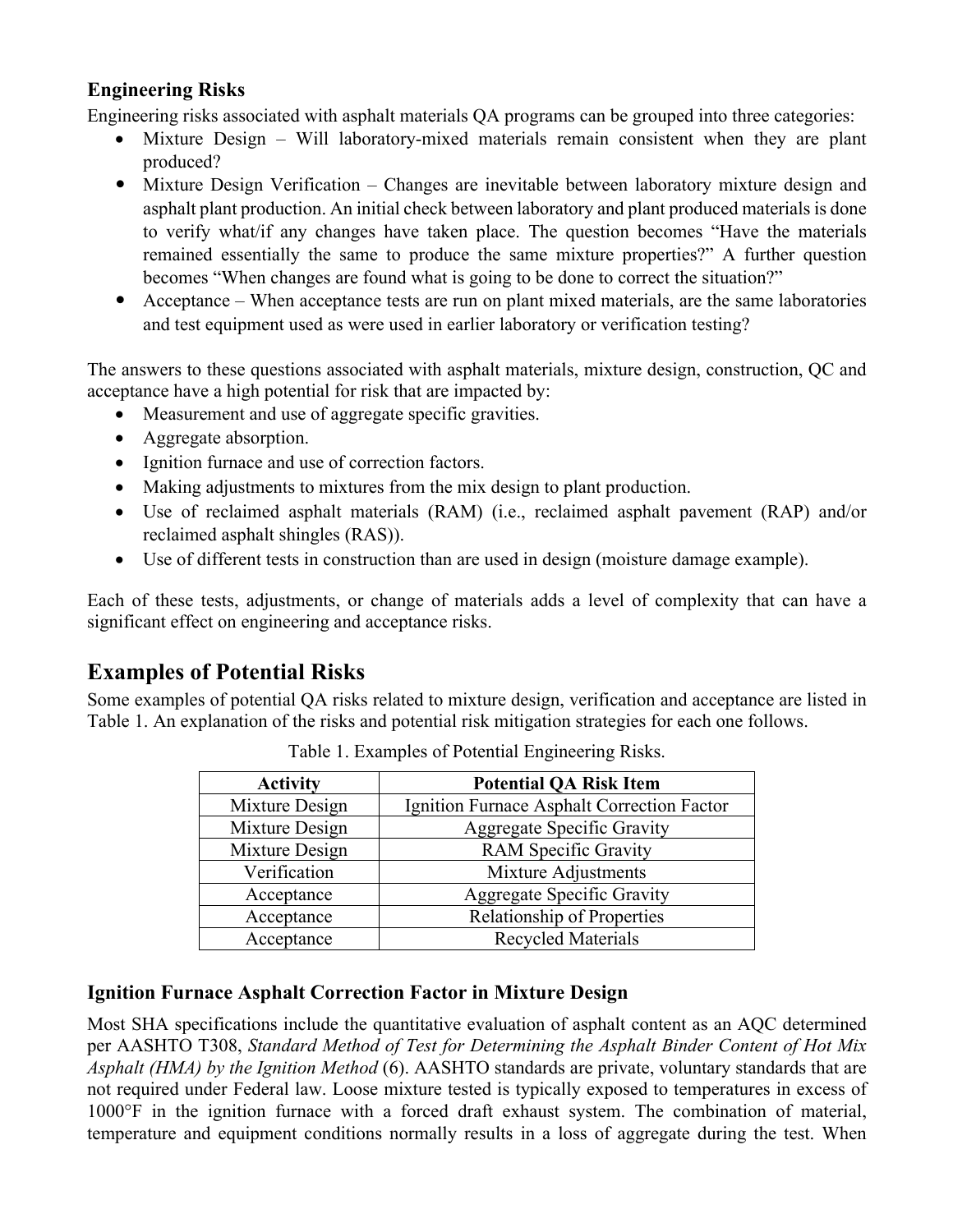asphalt content is calculated based on the initial mixture sample mass and final aggregate mass after burning, a correction is needed to account for the aggregate lost during the test. A unique asphalt content correction factor (CF) is determined for each mixture/ignition furnace combination by performing the test on two precisely prepared samples of known asphalt content. The average difference in the known asphalt content and measured asphalt contents is the CF. It's important to note that a unique CF for each mixture tested is need for each ignition oven used. In other words, a correction factor determined using one ignition furnace cannot be used for another ignition furnace.

The ignition method is straightforward, but incorrect application of the procedure can lead to increased acceptance risk. One example is having one lab determine a CF and then sharing the same CF for use in both SHA and contractor ignition ovens. Another example is allowing a lab, other than a SHA laboratory to prepare CF samples for the SHA's ignition furnace. It is not uncommon for the mixture design laboratory to prepare CF samples for both the SHA and QC labs as part of the mixture design process out of convenience. However, if the mixture design lab in not a SHA lab, then the SHA should prepare its own CF samples. This assures that they are accurately prepared to the target asphalt binder content with or without the correct amount of RAM.

Recently completed NCHRP Research Report 847, Variability of Ignition Furnace Correction Factors quantifies variability that typically occurs with the ignition method in terms of precision and bias, and highlights some important specific aggregate characteristics [\(7\)](#page-14-6). An interlaboratory study to assess the precision of ignition method CFs using four mixes revealed that the average within-laboratory standard deviation for the CF was 0.113, with a range of 0.074 to 0.178. The average between-laboratory standard deviation for the CF was 0.227, with a range of 0.111 to 0.403. These results show that substantial errors in reported asphalt content could occur for different mixes if the same CF is used with different ignition furnaces. Other findings were that mixtures with higher CFs tend to be more variable and that some aggregates, such as dolomitic material, can experience significant breakdown in an ignition furnace.

#### **Risk Mitigation Strategies**

To minimize risk associated with reported asphalt binder values a SHA could:

- 1. Only allow the SHA to prepare its own CF test samples.
- 2. Per AASHTO T 308 (a private, voluntary standard), for each mixture and each ignition furnace, conduct unique CF determinations.
- 3. Not allow sharing of CFs between multiple ignition furnaces, even if they are the same brand in the same laboratory.

#### **Aggregate Specific Gravity in Mixture Design**

Aggregate specific gravity is the ratio of an aggregate's density to the density of water. The density of an object is the ratio of its mass to the volume it occupies as illustrated for aggregate in Figure 1. There are several specific gravities important to asphalt mixture design and volumetric properties that include:

- $\bullet$   $G_{sa}$  = apparent specific gravity of aggregate has the smallest volume and is the largest number.
- $\bullet$  G<sub>sb</sub> = bulk specific gravity dry of aggregate has the largest volume and is the smallest number.
- $G_{se}$  = effective specific gravity of aggregate has a volume between  $G_{sa}$  and  $G_{sb}$  and, is thus, between the two values.
- $G_{mb} = \text{bulk}$  specific gravity of mixture is calculate using the bulk volume of compacted mixture.
- $G_{mm}$  = maximum specific gravity of mixture is calculated using the voidless volume of the mixture.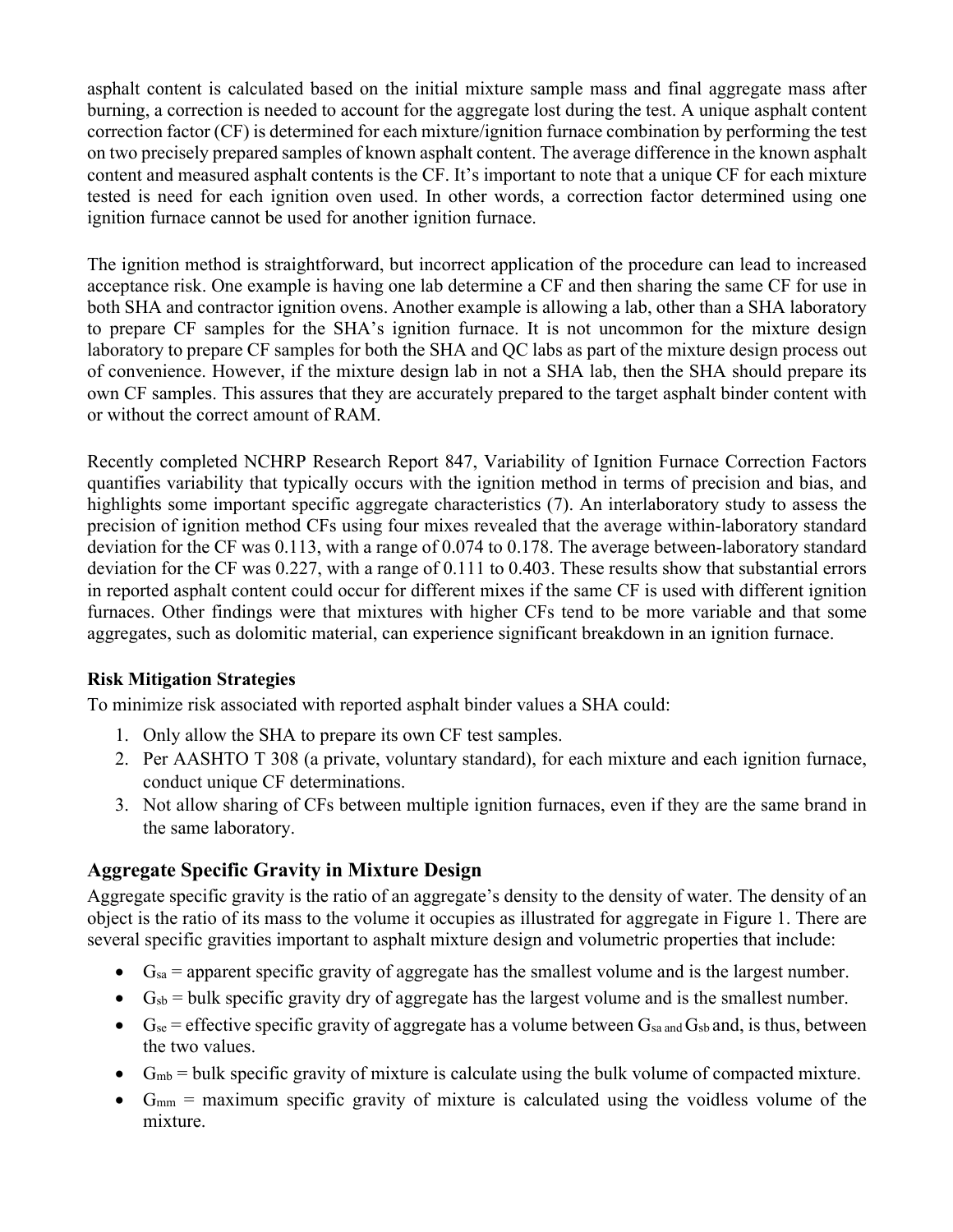$G_{sa} > G_{se} > G_{sb}$  It is important to note that  $G_{sa}$  has to be greater than  $G_{se}$ , and  $G_{se}$  has to be greater than  $G_{sb}$ . If this does not occur, then a calculation or measurement mistake has occurred.



*Image: University of Nevada Reno*

Figure 1. Different aggregate specific gravities.

The AASHTO M323, *Standard Specification for Superpave Volumetric Mix Design*, has minimum voids in mineral aggregate (VMA) criteria [\(8\)](#page-14-7). AASHTO standards are private, voluntary standards that are not required under Federal law. This VMA criteria can be a challenge to meet with some aggregates, and as VMA increases the asphalt binder content in a mixture increases, thus increasing mixture cost. VMA is calculated using aggregate specific gravity and other properties. So, it's important that the right aggregate specific gravity, which is the bulk specific gravity dry  $(G_{sb})$ , be used. It is also important that the  $G_{sb}$  of an aggregate source be measured frequently enough by the SHA to assure the value used for mix design and field acceptance is representative. Using the wrong specific gravity results in incorrect VMA. If the wrong specific gravity is used and is higher, then the VMA calculated is artificially higher than the actual value, resulting in lower than necessary asphalt binder in the mixture, and thus increases the performance risk for the SHA.

Table 2 illustrates how one-one hundredth increments in artificially high  $G<sub>sb</sub>$ , from using  $G<sub>se</sub>$  of RAM for Gsb of RAM, results in over reported VMA. It also shows how much lower the corresponding asphalt content of the mixture is. A couple of easy checks that can routinely be done to help prevent this are to make sure  $G_{sa} > G_{se} > G_{sb}$  and to check that the absorbed asphalt binder value is reasonable. Asphalt absorption can't be negative and should be about one-half of the water absorption.

| <b>Artificially High</b><br>$\mathbf{G}_{\mathrm{\mathbf{sh}}}$ | <b>Increase in Reported VMA</b><br>$\frac{10}{6}$ | <b>Reduction in Asphalt Binder</b><br>$\mathcal{O}_0$ |
|-----------------------------------------------------------------|---------------------------------------------------|-------------------------------------------------------|
| $+0.01$                                                         |                                                   | 0.15                                                  |
| $+0.02$                                                         | 0.6                                               | 0.30                                                  |
| +0.03                                                           |                                                   | $0.60\,$                                              |

Table 2. Artificially high G<sub>sb</sub> impact on reported VMA and reduction in asphalt binder.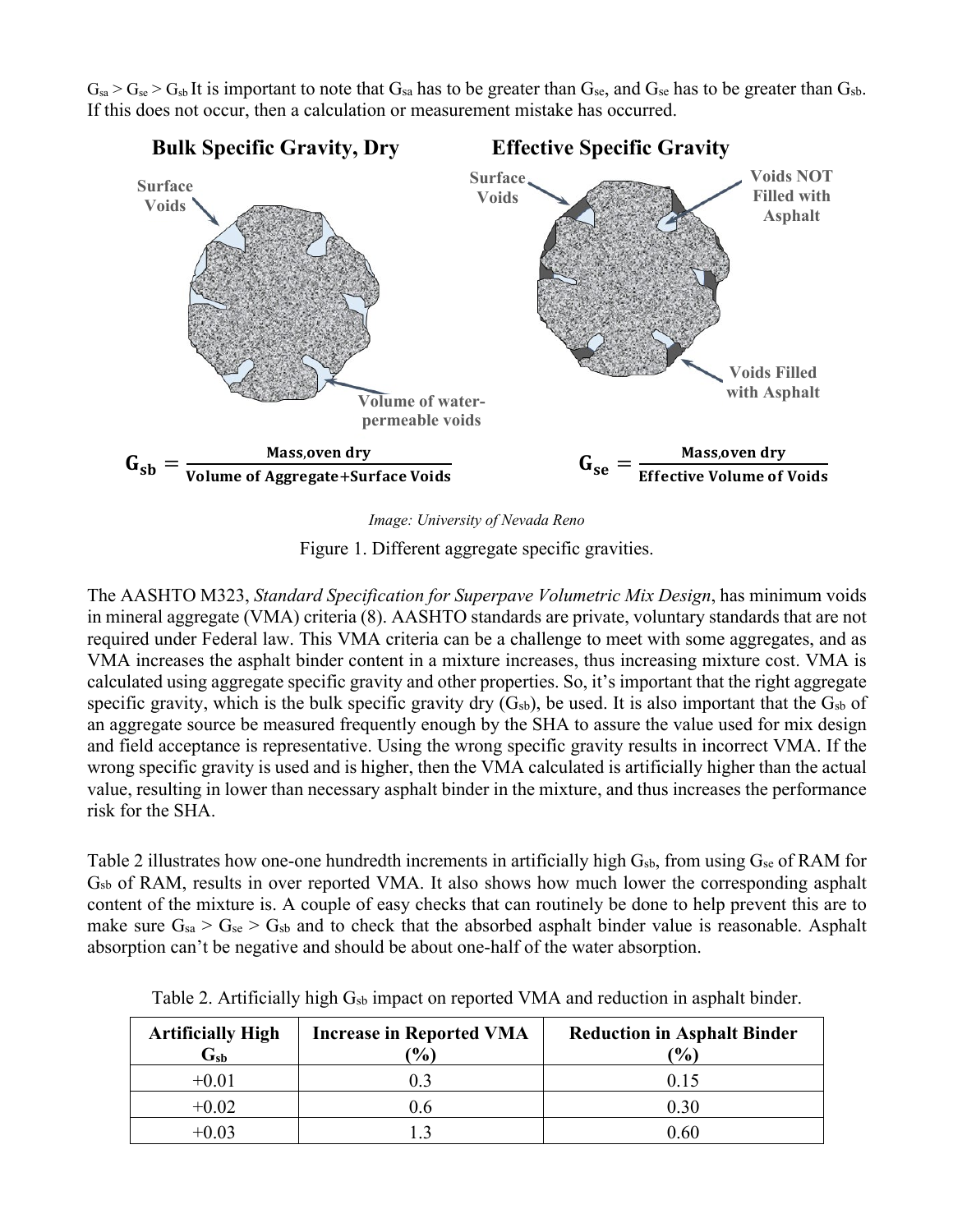Some SHAs measure  $G_{sb}$  and allow a tolerance around the observed when reviewing mixture designs submitted by contractors. Tolerances of 0.02 to 0.04 have been used. Figure 2 shows a comparison of SHA and contractor reported Gsb values over a ten-year period in one State. If the results were normally distributed due to random variability there would be about 50 percent of the observations above and below the line of equality. The figure shows only 22 percent below and 76 percent above the line, indicating a bias in contractor data higher than SHA data.



Figure 2. Comparison of SHA and contractor reported  $G_{sb}$  values.

#### **Risk Mitigation Strategies**

To minimize acceptance risk associated with aggregate specific gravity, a SHA could:

- 1. Routinely measure source aggregate specific gravity and compare it to the values reported in contractor performed mixture designs. Some SHAs do this:
	- a. For each individual mixture design with highly variable aggregates.
	- b. By bench for quarry sources annually resulting in a "book" value used by both the SHA and contractor.
	- c. On specific frequencies (e.g. 6 months or annual) depending on source variability resulting in a "book" value use by both the SHA and contractor.
	- d. Verify the mix design  $G_{sb}$  during a project startup evaluation.
- 2. Include reporting of aggregate G<sub>sa</sub>, G<sub>se</sub>, G<sub>sb</sub>, and percent water absorption, as well as asphalt absorption in mixture design submittals, then checking that  $G_{sa} > G_{se} > G_{sb}$  and the reported absorbed asphalt binder values are reasonable.
- 3. Avoid using tolerances for comparing SHA and contractor  $G_{sb}$  values in the mixture design process.
- 4. Routinely analyze differences in SHA and contractor  $G_{sb}$  values and share the observations with the contracting community.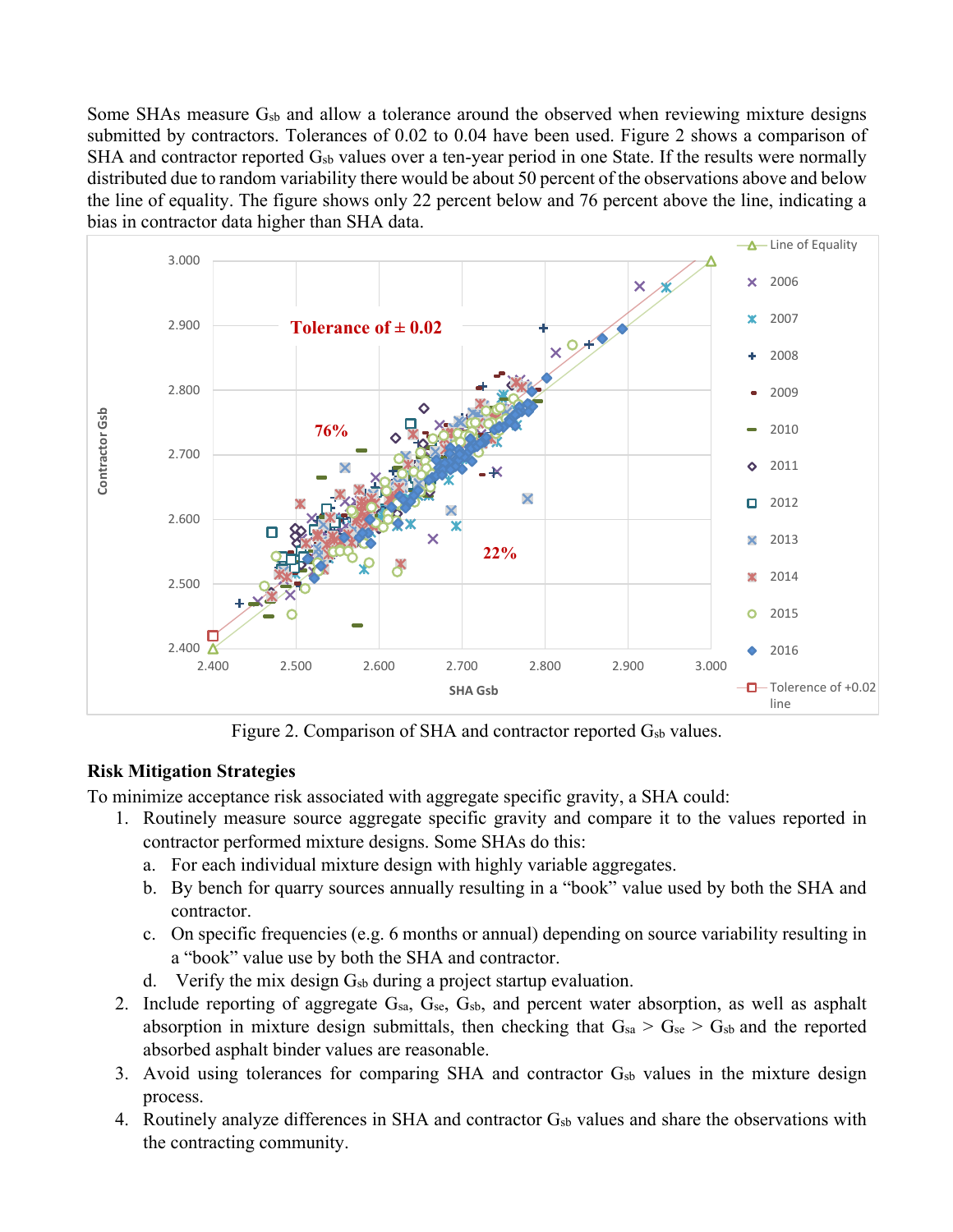#### **Recycled Asphalt Materials (RAM) Specific Gravity in Mixture Design**

Recycled asphalt materials (RAM) include RAP and RAS. With the present emphasis on the increase in percent of RAM in asphalt mixtures acceptance, risks may be increased in several areas due to:

- Consistency of RAM stockpiles.
- Consistency of RAM percentage being introduced in the mixture during plant production.
- Proper measure and use of RAM specific gravity.

Producing RAM stockpiles with consistent gradation and asphalt binder content is important to assure plant produced mixture has volumetric and performance properties generated in the mixture design. This becomes more critical as RAM percentage increases. When a product is inconsistent, a higher percentage of it has a larger effect on the consistency of the final product. Additionally, the specific gravity of RAM aggregates is used to calculate VMA. Some SHAs allow the use of  $G_{se}$ , rather than  $G_{sb}$  for RAM aggregates, because it can be obtained much easier in the laboratory than Gsb. To accurately obtain RAM aggregate G<sub>sb</sub> the asphalt binder is removed from the RAM aggregates by chemical extraction or ignition furnace methods. Because  $G_{se}$  is larger than  $G_{sb}$ , using  $G_{se}$  when calculating VMA results in higher reported than actual VMA and lower than needed asphalt binder content. This is illustrated for RAP in Figure 3. The difference in actual and reported VMA becomes significant at about 10 percent RAP and is material dependent.



Figure 3. Comparison of reported VMA when using both  $G_{sb}$  and  $G_{se}$  for the same mixture.

An example of the impact of using  $G_{se}$  rather than  $G_{sb}$  for RAM and its impact on VMA follows. It is for a case where a mixture contains 20 percent RAP. The RAP  $G_{se}$  is 2.732,  $G_{sb}$  is 2.609, and water absorption is 1.0 percent. For this example, using  $G_{se}$  is similar to the  $G_{sb}$  being 0.024 higher in the composite mix. This results in the VMA being incorrectly reported as 0.6 percent higher and results in a lower asphalt content of 0.3 percent, creating a drier than desirable mix. The proper specific gravity to use in this case to minimize risk is Gsb.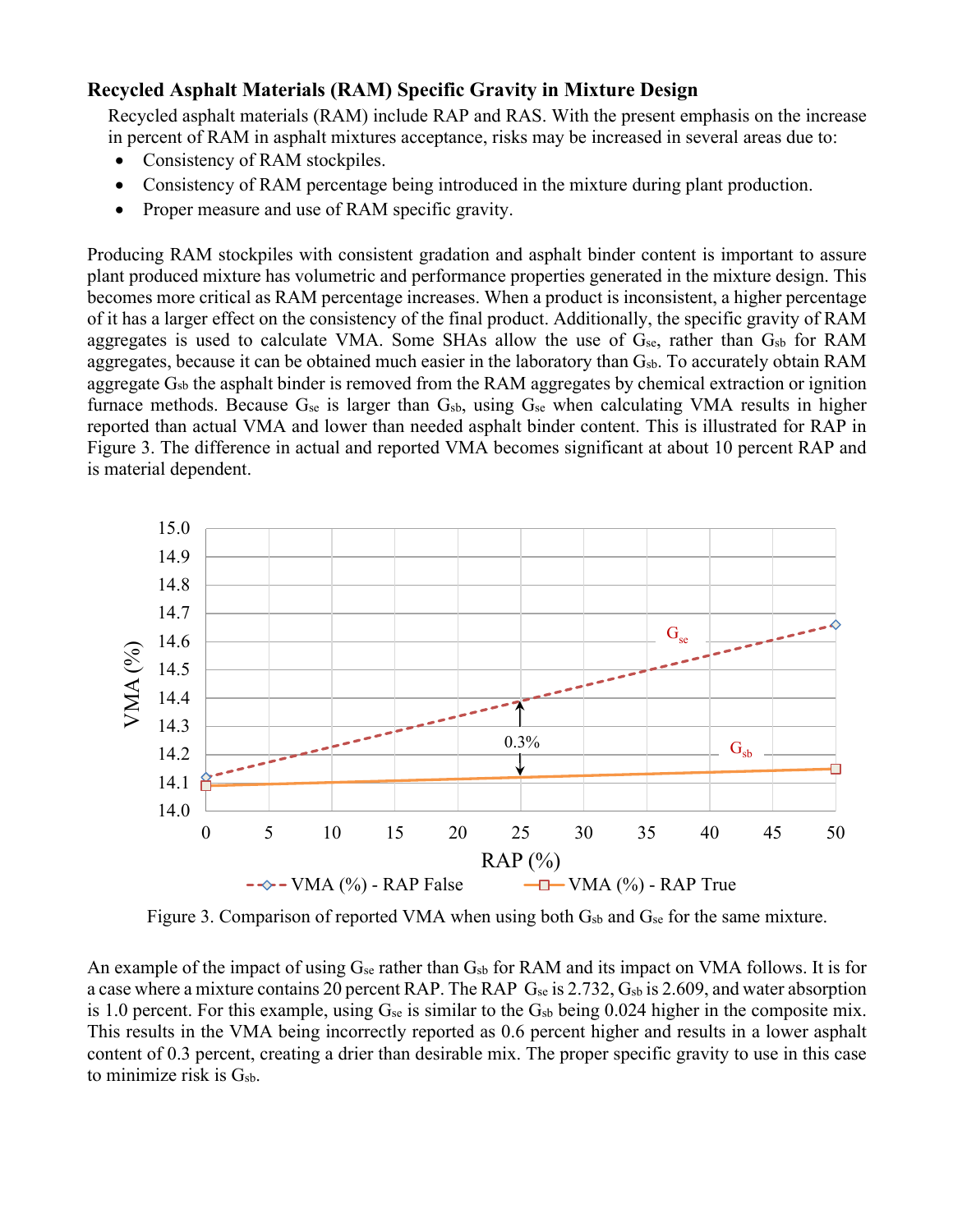To minimize mixture design risk associated with RAM specific gravity an SHA could:

- 1. Not allow the use of  $G_{se}$  for RAM materials in place of  $G_{sb}$ .
- 2. Only allow the use of RAM  $G_{sb}$  for all materials in mixture design.

#### **Mixture Adjustments from Mixture Design to Construction for Verification**

Differences commonly exist between laboratory mixture design and plant produced mixtures. This is why SHA specifications have provisions for start-up evaluations (sometimes called test strips or other names), so adjustments can be made to address these differences. A common question is, "How much change occurs in volumetric properties and performance values from mixture design, to plant production or to construction?" This question is the focus of NCHRP Report 818 *Comparing the Volumetric and Mechanical Properties of Laboratory and Field Specimens of Asphalt Concrete* [\(9\)](#page-14-8).

The magnitude and cause of differences in commonly measured asphalt mixture properties among different specimen types was studied. Volumetric and mechanistic properties of three specimen types [design (LL), production (PL), and construction (PF)] were measured and analyzed for mixtures from several states throughout the country. Variations in the mixture production process were identified and varied throughout the mixtures. The impact of baghouse fines return, delay in specimen fabrication, aggregate absorption, aggregate hardness, and stockpile moisture content were evaluated. For each mixture, volumetric and mechanistic properties were evaluated for the three specimen types. Volumetric properties included: air voids (AV), VMA, voids filled with asphalt (VFA), G<sub>sb</sub>, maximum theoretical specific gravity  $(G_{mm})$ , asphalt binder content  $(AC)$ , and gradation. Mechanistic properties evaluated were: loaded wheel tracking rut depth, axial dynamic modulus, and indirect tension dynamic modulus. The magnitudes of the differences in volumetric and mechanistic properties were quantified. These differences were used to identify tolerance values and conversion factors among properties for the three specimen types.

Conclusions in NCHRP Report 818 related to this TechBrief include:

- Air voids: Stockpile moisture had a significant effect on the difference between design and production specimens. This may be attributed to aggregates not having sufficient time to dry during production or proper quantification of stockpile moisture content.
- Asphalt binder content: The return of baghouse fines was significant in the difference between design and production as well as construction specimens. Additionally, aggregate absorption was significant on the measure difference between design and production specimens.
- Aggregate gradation: The return of the baghouse fines was significant in the difference between the aggregate passing the #200 sieve of design and production as well as construction specimens. This may warrant the use of baghouse fines during the design of mixtures in regions where baghouse return is necessary. In addition, aggregate hardness was significant in the differences between the percent passing the #200 sieve of design and production, as well as construction specimens.

NCHRP Report 818 also identified single operator confidence limits and maximum acceptable ranges were developed based on the average difference between specimen type comparisons as shown in Table 3. Since these tolerance values encompass mixtures from around the country, regional or individual SHA values may be appropriate. In addition to single operator tolerance values, a maximum range of acceptable differences for each parameter was also suggested as shown in the last column of Table 3.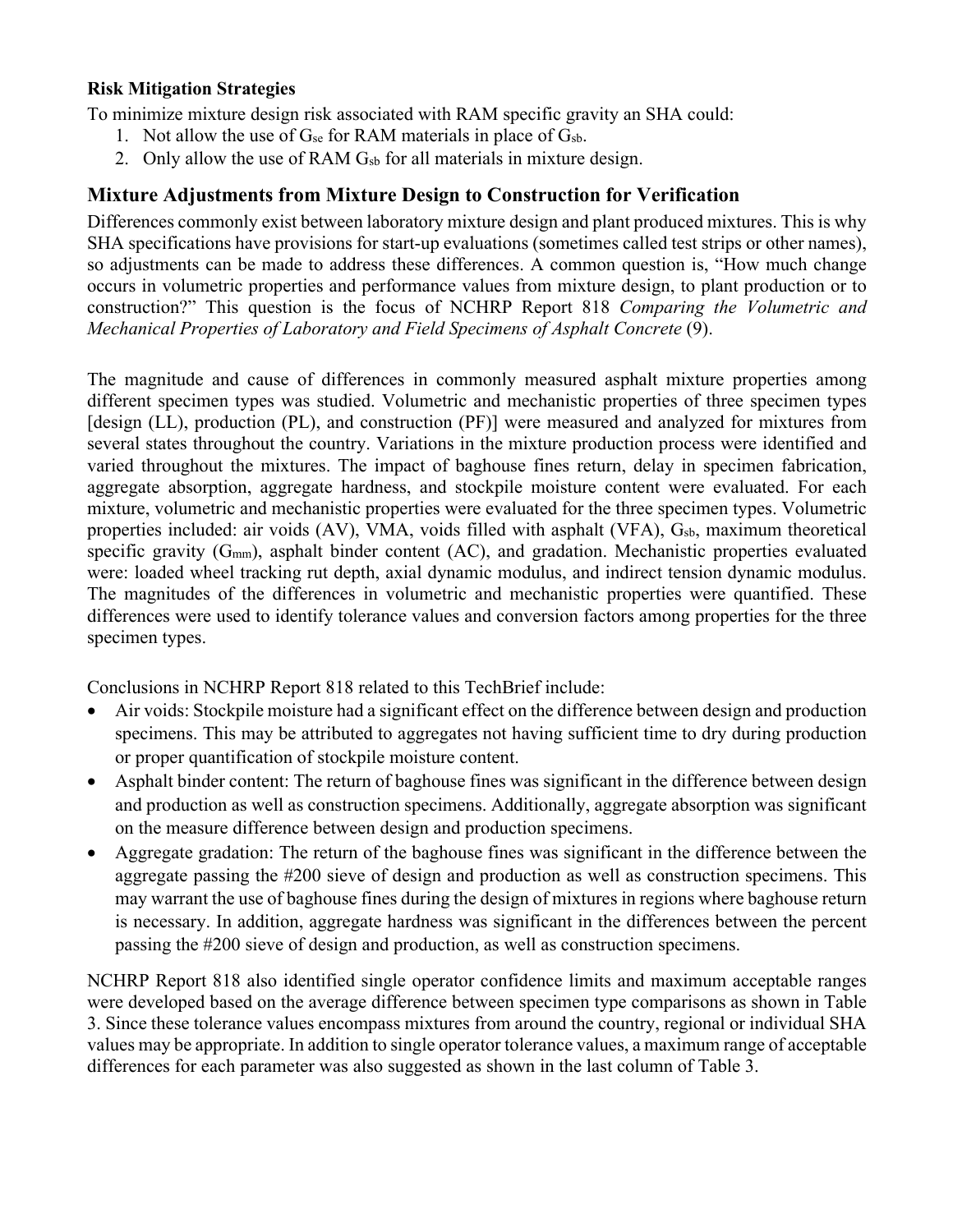| Comparison                              | <b>Property</b> | <b>Single Operator</b><br><b>Confidence Limit</b> | <b>Maximum</b><br><b>Acceptable Range</b> |  |
|-----------------------------------------|-----------------|---------------------------------------------------|-------------------------------------------|--|
| Design (LL) - Production (PL)           | AV, $\%$        | 0.8                                               | $\pm$ 1.3                                 |  |
| Design (LL) - Production (PL)           | VMA, %          | 1.2                                               | $\pm 2.0$                                 |  |
| Design (LL) - Production (PL)           | VFA, %          | 5.4                                               | ± 9.1                                     |  |
| Design (LL) - Production (PL)           | AC, $\%$        | 0.2                                               | $\pm 0.30$                                |  |
| Design (LL) - Construction (PF)         | AC, $\%$        | 0.020                                             | $\pm 0.30$                                |  |
| Production $(PL)$ – Construction $(PF)$ | AC, $\%$        | 0.014                                             | $\pm 0.30$                                |  |
| Design (LL) - Production (PL)           | $G_{mm}$        | 0.5                                               | ± 0.034                                   |  |
| Design (LL) - Construction (PF)         | $G_{mm}$        | 0.2                                               | $\pm 0.022$                               |  |
| Production $(PL)$ – Construction $(PF)$ | $G_{mm}$        | 0.013                                             | $\pm 0.030$                               |  |
| Design (LL) - Production (PL)           | $\rm G_{sb}$    | 0.019                                             | $\pm 0.024$                               |  |
| Design (LL) - Construction (PF)         | $G_{sb}$        | 0.7                                               | $\pm 0.032$                               |  |
| Production $(PL)$ – Construction $(PF)$ | $G_{sb}$        | 0.2                                               | ± 0.029                                   |  |
| Design (LL) - Production (PL)           | Passing #200, % | 0.018                                             | $\pm 0.80$                                |  |
| Design (LL) - Construction (PF)         | Passing #200, % | 0.017                                             | $\pm$ 1.2                                 |  |
| Production $(PL)$ – Construction $(PF)$ | Passing #200, % | 0.5                                               | $\pm 0.80$                                |  |

Table 3. Single Operator Confidence Limit and Maximum Acceptable Ranges (Ref. [9\)](#page-14-8).

The highest risk item associated with making adjustments to mixtures in production is reducing AC at the asphalt plant when the laboratory compacted mixture's AV and VMA drop from mixture design to plant production. This is driven by breakdown of aggregate in the production process and returning of baghouse fines to the mixture [\(9\)](#page-14-8). Reducing AC leads to a drier, less durable mixture. Rather than reducing AC, aggregate gradation changes should be made to increase the laboratory compacted mixture AV and VMA, while leaving the AC at the mixture design target value. Rules of thumb relative to the impacts of AC and gradation changes are:

- $A \pm 0.1$  percent change in AC results in an approximate 0.25 percent change in AV. This is an inverse relationship in which as AC is increased AV decreases.
- Small changes in AC do not result in VMA changes.
- $A \pm 1.0$  percent change in the amount of material passing the #200 sieve results in a 0.3 to 1.0 percent change in VMA. This is an inverse relationship in which as percent passing the #200 sieve is increased VMA decreases.
- For coarse graded mixtures reducing the amount of material passing #8 sieve increases VMA.
- For fine graded mixtures increasing the amount of material passing #8 sieve increases VMA.

Additional examples of how aggregate property changes can impact VMA for different types of gradations are presented in Table 4.

| <b>Aggregates Property</b><br><b>Change</b>           | <b>Fine Gradation</b><br><b>Change in VMA</b> | <b>Straight Gradation</b><br><b>Change in VMA</b> | <b>Coarse Gradation</b><br><b>Change in VMA</b> |  |
|-------------------------------------------------------|-----------------------------------------------|---------------------------------------------------|-------------------------------------------------|--|
| Percent passing #200 sieve<br>from $8$ to $3$ percent | $+1.6$                                        | $+0.5$                                            | $+0.3$                                          |  |
| Percent passing #200 sieve<br>from fine to coarse     | $-0.5$                                        | $+0.1$                                            | $-0.1$                                          |  |
| Crushed aggregate from 80<br>to 100 percent           | $+0.3$                                        | $+1.1$                                            | $+1.0$                                          |  |

Table 4. Changes in VMA due to Aggregate Property Changes (Ref. [14\)](#page-14-9).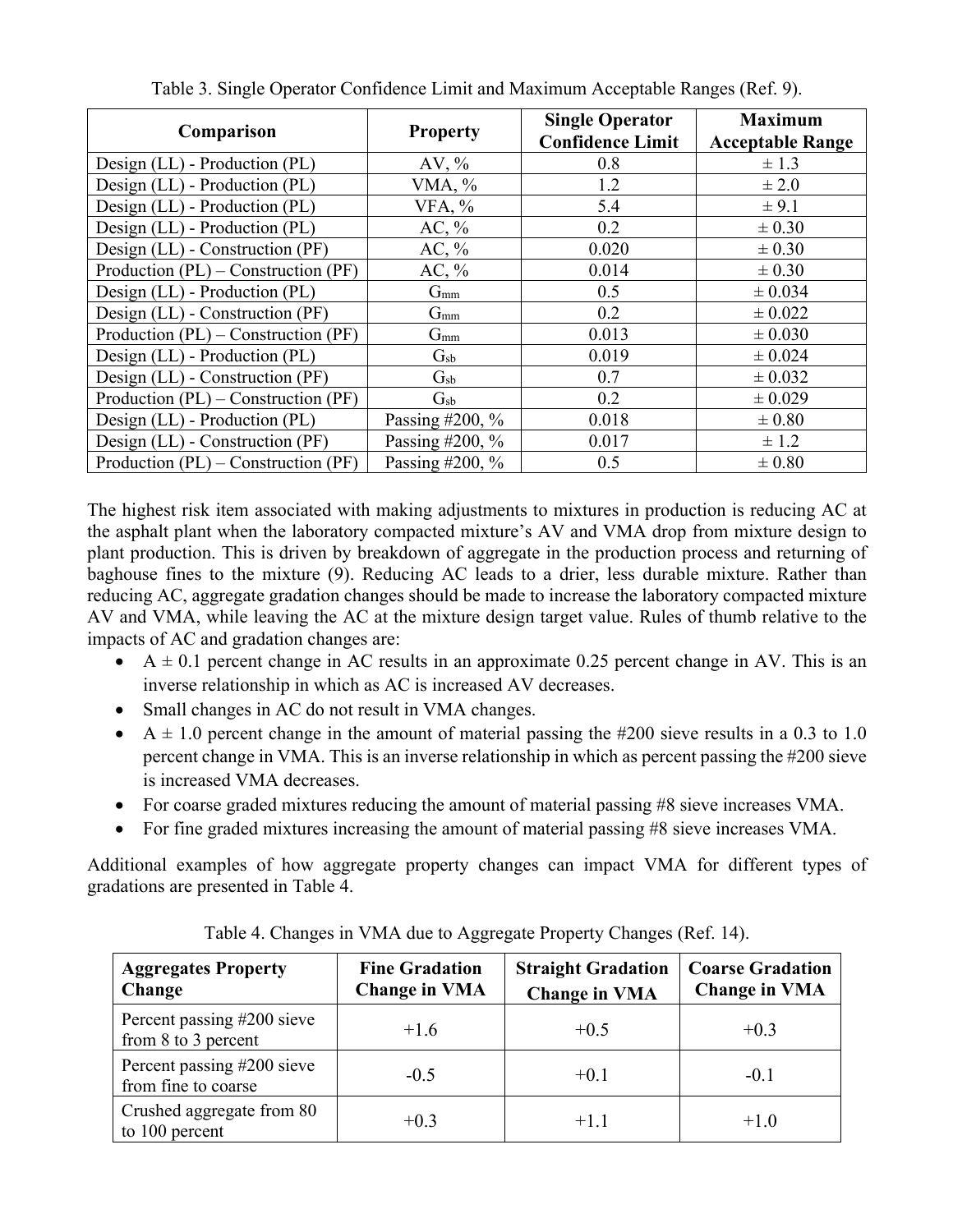To minimize risk associated with mixture adjustments from mixture design to plant production, an SHA could:

- 1. Include standard specification provisions that direct how differences in mixture design and plant produced mixtures are to be addressed.
- 2. Only allow gradation changes before considering allowing AC changes.
- 3. Include VMA and dust to asphalt ratio (D/A) acceptance criteria on plant produced mixture that are equal to the minimum VMA and maximum D/A in AASHTO M323 [\(8\)](#page-14-7). AASHTO standards are private, voluntary standards that are not required under Federal law.
- 4. Not use tolerances such as those shown in Table 3 in specifications if they lead to bias as illustrated in Figure 2.

#### **Aggregate Specific Gravity and Relationship of Properties in Acceptance**

Monitoring and analyzing aggregate specific gravity and absorption properties in production and as part of the acceptance process is one technique for reducing QA risks. Monitoring relationships among the properties can also lead to early recognition of raw material or mixture changes. With such changes identified design and/or production modifications can be made to reduce risk. Key properties to monitor are aggregate specific gravities  $(G_{sb}, G_{se}, G_{sa})$  and percent absorption (%Abs), as well as percent asphalt absorption (Pba). Recall that  $G_{sa} > G_{se} > G_{sb}$ . It is physically impossible for this not to be the case for a given mixture. Asphalt absorption is typically about 50 percent of water absorption, so Gse should be about halfway between Gsb and Gsa. Table 5 illustrates the meaning of any of the three aggregate specific gravities being equal to each other, which are all again not physically possible.

| <b>Aggregate Specific</b><br><b>Gravities</b> | <b>Meaning</b>                             | <b>Asphalt Absorption</b><br>(percent of Water Absorption) |
|-----------------------------------------------|--------------------------------------------|------------------------------------------------------------|
| $G_{sa} = G_{sb}$                             | No absorption of water or asphalt          |                                                            |
| $G_{se} = G_{sb}$                             | No asphalt absorption                      |                                                            |
| $G_{se} = G_{sa}$                             | Asphalt absorption equals water absorption | 100                                                        |

Table 5. Meaning of Equal Aggregate Specific Gravities and Relation to Asphalt Absorption.

For a given mixture, the relationship between the three aggregate specific gravities should not change. A simple way to monitor this is to plot a control chart of  $G_{se}$  during production compared to  $G_{sb}$  and  $G_{sa}$ determined during the mix design process as illustrated in Figure 4. G<sub>se</sub> is easily obtained at a high frequency during production since it is calculated from AC and theoretical maximum specific gravity  $(G<sub>mm</sub>)$ . A change in  $G<sub>se</sub>$  beyond the test method variability indicates that a change in aggregate specific gravity or absorption has occurred and needs to be addressed. Small changes in Gse may occur due to large changes in mixture production temperature or silo/haul times. When a change occurs, as illustrated in Figure 4 at sample number 10, it is important to determine its cause and to determine and use updated specific gravities for volumetric property determinations.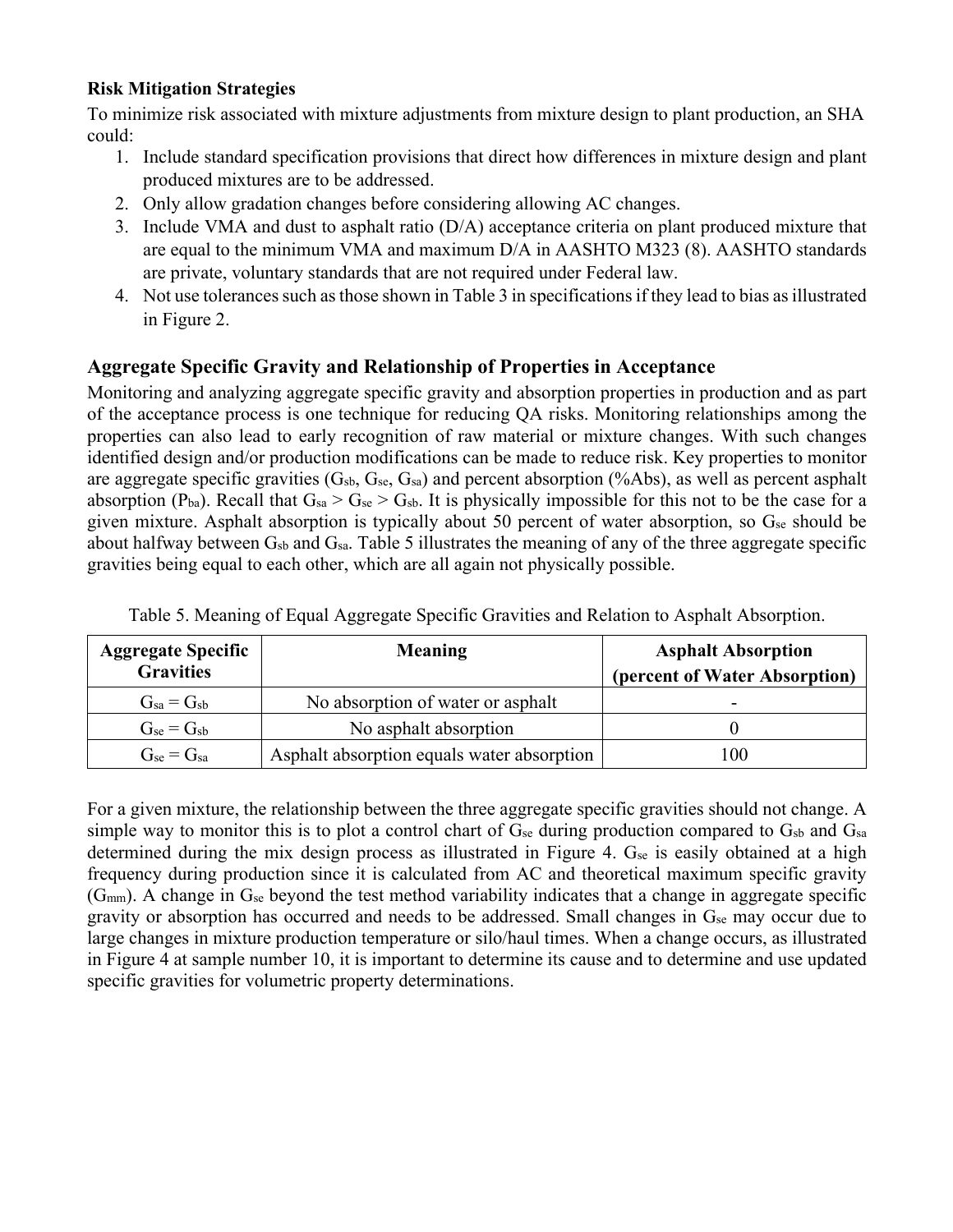

Figure 4. Aggregate Specific Gravities Control Chart.

Table 6 is a summary of specific gravities along with water and asphalt absorption. The last column of the table is the ratio of asphalt binder absorption  $P_{ba}$  to water absorption (%Abs). This is another parameter that can be easily monitored during production that can flag a potential change in aggregate specific gravities.

| <b>Production</b><br><b>Sample</b> | $G_{se}$ | Running<br>Average | <b>Mix</b><br><b>Design</b> | <b>Mix</b><br><b>Design</b> | Water<br>Absorption | <b>Asphalt</b><br>Absorption, | $P_{ba}$ /<br>$%$ Abs |
|------------------------------------|----------|--------------------|-----------------------------|-----------------------------|---------------------|-------------------------------|-----------------------|
| <b>Number</b>                      |          | of $3 G_{se}$      | $\mathbf{G}_{\text{sa}}$    | $\mathbf{G}_{sb}$           | $(\%Abs)$           | $P_{ba}$ (%)                  |                       |
|                                    | 2.669    |                    | 2.725                       | 2.615                       | 1.45                | 0.80                          | 55                    |
| $\overline{2}$                     | 2.668    |                    | 2.725                       | 2.615                       | 1.45                | 0.58                          | 40                    |
| 3                                  | 2.673    | 2.670              | 2.725                       | 2.615                       | 1.45                | 0.87                          | 60                    |
| $\overline{4}$                     | 2.670    | 2.670              | 2.725                       | 2.615                       | 1.45                | 0.52                          | 36                    |
| 5                                  | 2.669    | 2.671              | 2.725                       | 2.615                       | 1.45                | 0.98                          | 68                    |
| 6                                  | 2.672    | 2.670              | 2.725                       | 2.615                       | 1.45                | 0.64                          | 44                    |
| 7                                  | 2.668    | 2.670              | 2.725                       | 2.615                       | 1.45                | 0.86                          | 59                    |
| 8                                  | 2.672    | 2.671              | 2.725                       | 2.615                       | 1.45                | 0.81                          | 56                    |
| 9                                  | 2.667    | 2.669              | 2.725                       | 2.615                       | 1.45                | 0.58                          | 40                    |
| 10                                 | 2.636    | 2.658              | 2.725                       | 2.615                       | 1.45                | 0.86                          | 59                    |

Table 6. Absorption Monitoring.

In-place density plays a significant role in long-term pavement performance  $(10)$ . G<sub>mm</sub> is the basis for most SHA in-place compaction specifications and in-place compaction is typically heavily weighted in specifications with incentives and disincentives.  $G_{mm}$  can be used to determine percent in-place air voids and percent in-place density. During the mixture design process, a relationship between G<sub>mm</sub> and asphalt binder content (AC) is established. As AC increases, Gmm decreases as illustrated in Figure 5. Monitoring  $G<sub>mm</sub>$  during production for this directional trend is helpful to identify potential issues with  $G<sub>mm</sub>$ determinations. If this trend is not observed, then the determination of  $G<sub>mm</sub>$  values should be investigated to determine the reason for deviation since it is the basis for such an important acceptance and payment item.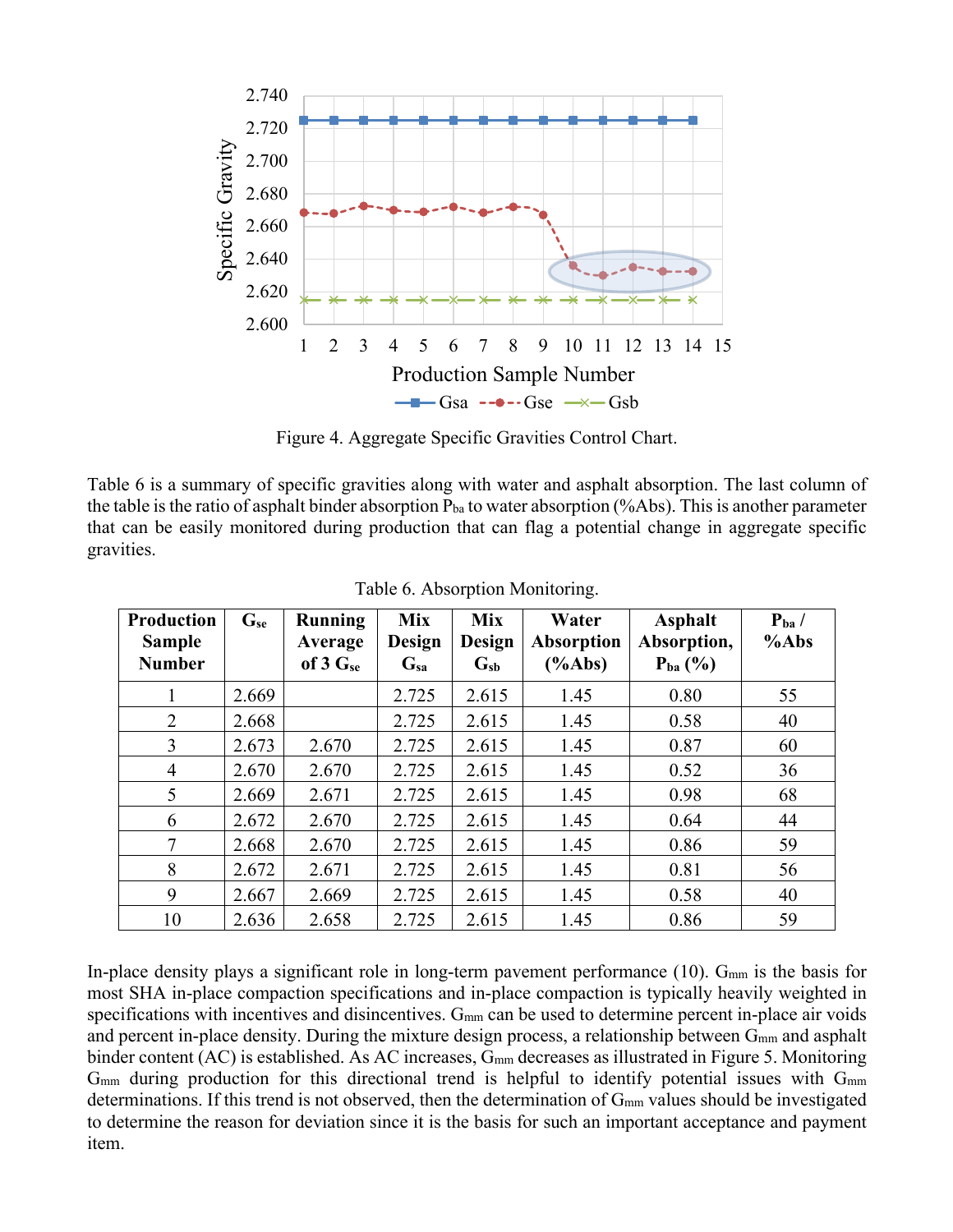To minimize acceptance risks associated specific gravities and absorption an SHA could:

- 1. Regularly monitor aggregate and mixture specific gravities and absorption during production to assure:
	- a.  $G_{sa} > G_{se} > G_{sb}$ .
	- b. Gmm decreases as AC increases.
	- c. Pba is about 50 percent of water absorption.
- 2. Have graphical reporting of items 1.a through 1.c with charts similar to Figure 4 and Figure 5. Have related specification provisions indicating what is to be done when changes in specific gravities and/or absorption are observed.
- 3. Verify the mix design  $G_{sb}$  during a project startup evaluation.



Figure 5. Relationship Between G<sub>mm</sub> and Asphalt Content.

#### **Recycled Asphalt Materials (RAM) in Acceptance**

A primary purpose of a SHA QA program is to assure the quality and quantity of what is specified is provided. This is particularly important with RAM since it contains asphalt binder which is the most expensive component in asphalt mixture. The question is often asked, "*How do you know you are getting the specified quantity of RAS or RAP*?" This can be a particularly challenging question with RAS since it is so light and small quantities (2 to 5 percent) are commonly used relative to common asphalt plant feed and weighing systems. It is critical that plant calibrations be performed to the precision level necessary and verified on a regular basis. This is important for measurement purposes and helps ensure that the plant equipment in place is functioning properly. There are also many plant operational practices beyond the scope of this TechBrief that are important to follow which can be found in References [11,](#page-14-11) [12](#page-14-12) and [13.](#page-14-13) Other techniques that have been used include:

- Having RAM production and stockpile QC program elements.
- Reconciling plant control data logger reports with loadout tickets and/or plant stockpile inventory and asphalt binder inventory changes.
- Surveying dedicated stockpiles.
- Having on-site inspectors.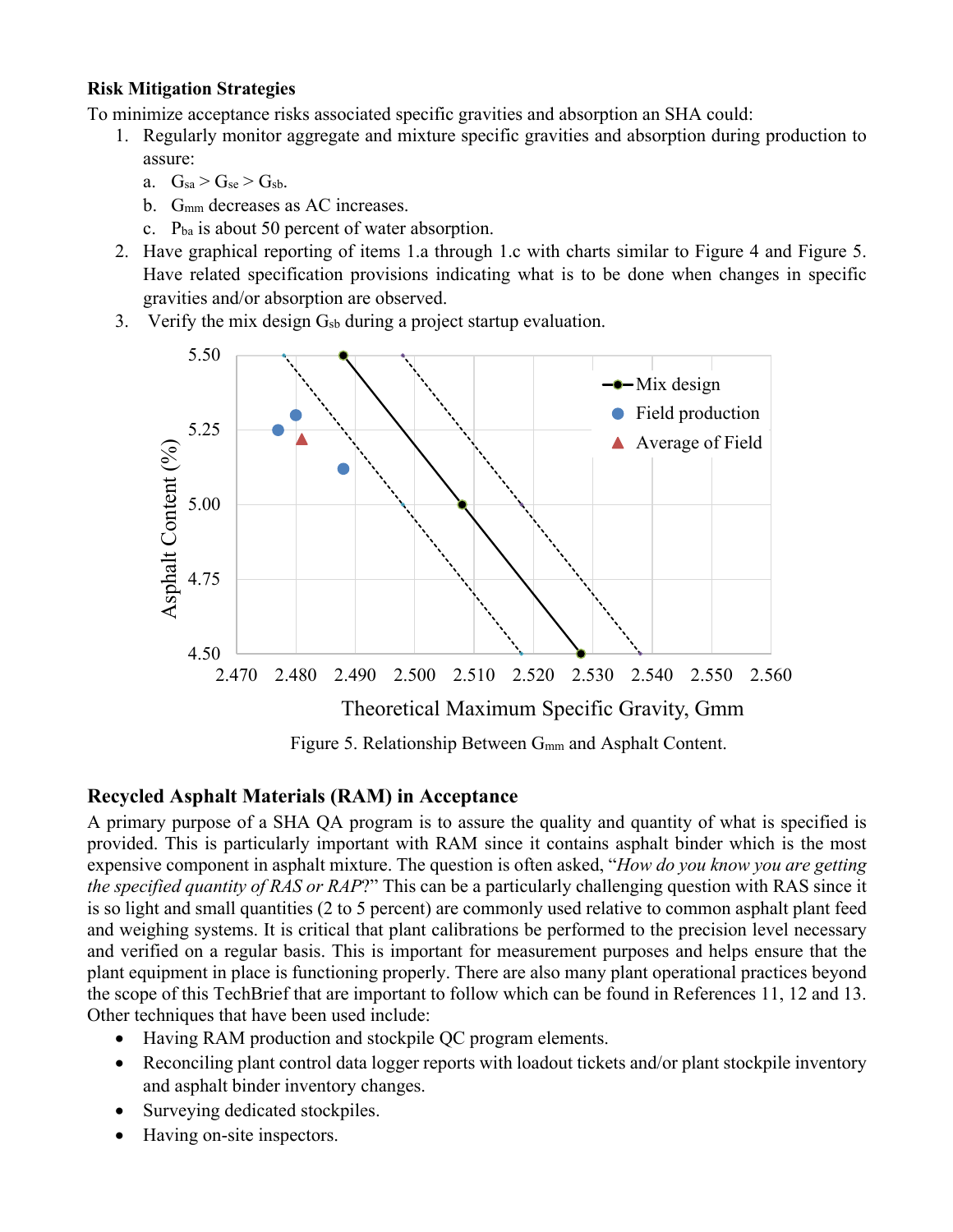To minimize acceptance risk associated with using RAM, a SHA could:

- 1. Include plant calibrations and verification on a regularly frequency in specifications.
- 2. Include RAM production and stockpile QC program elements in specifications.
- 3. Have a specification item for reconciling plant control data logger reports with loadout tickets and/or plant stockpile inventory and asphalt binder inventory at the individual project level.
- 4. Survey dedicated RAM stockpiles.
- 5. Have on-site inspectors monitoring for implementation of the practices outlined in References [14,](#page-14-9) [15](#page-14-14) and [16.](#page-14-15)

# **Example Solution to Rectify Potential Cost of Premature Pavement Distress**

As stated previously, the purpose of this TechBrief is to provide information that could help SHAs strengthen their QA programs and to communicate the importance of reviewing specifications for risks related to acceptance. A primary reason for this function is to make the specifications reasonable and cost effective for SHAs. When risks are not managed properly the impact can result in costly repairs due to premature pavement distress.

The Maine Department of Transportation (Maine DOT) experienced significant raveling in overlays on a number of asphalt pavements throughout the State. In one construction season, it was estimated that Maine DOT lost 20 percent of its pavements' service life. This loss of service life was estimated to be \$15 million in one year [\(14\)](#page-14-9). The Maine DOT final report documents an extensive evaluation of the raveling problem, identifies potential causes, and recommends improvements that could be implemented to prevent it in the future.

The Maine DOT report identified seven causes potentially related to the poor pavement performance. Of these, six unique causes were identified to relate to the pavements of known performance:

- Higher quantity of material passing the #200 sieve in production without a production Dust/Effective Binder Content (D/A) criteria.
- Lack of an aggregate durability test.
- Insufficient thickness/Nominal Maximum Aggregate Size (t/NMAS) criteria contributed to a more permeable pavement than desired.
- Not verifying  $G_{sb}$  led to inaccurate volumetric properties.
- Higher than desirable permeability from multiple causes.
- The lack of moisture susceptibility testing.

The Maine DOT report recommended the following items for improvements to test methods, specifications, and/or practices to minimize the risk of premature raveling failures in the future by minimizing the effects of the above causes. These recommendations were forward looking with a focus on making changes to improve future pavement performance. They included:

- 1. Improve the weighting of pay factors for control of the percent passing the #200 sieve, either the change in percent passing the #200 from mix design to construction and/or field-produced D/A.
- 2. Improve the acceptance and validation process for the  $G_{sb}$ .
- 3. Implement moisture susceptibility testing such as the Hamburg wheel-track testing using the stripping inflection point.
- 4. Implement an aggregate durability test for fine and coarse aggregates such as the Micro-Deval.
- 5. Establish guidelines for the use of thin overlays that includes the t/NMAS, as well as the type of gradation (coarse versus fine).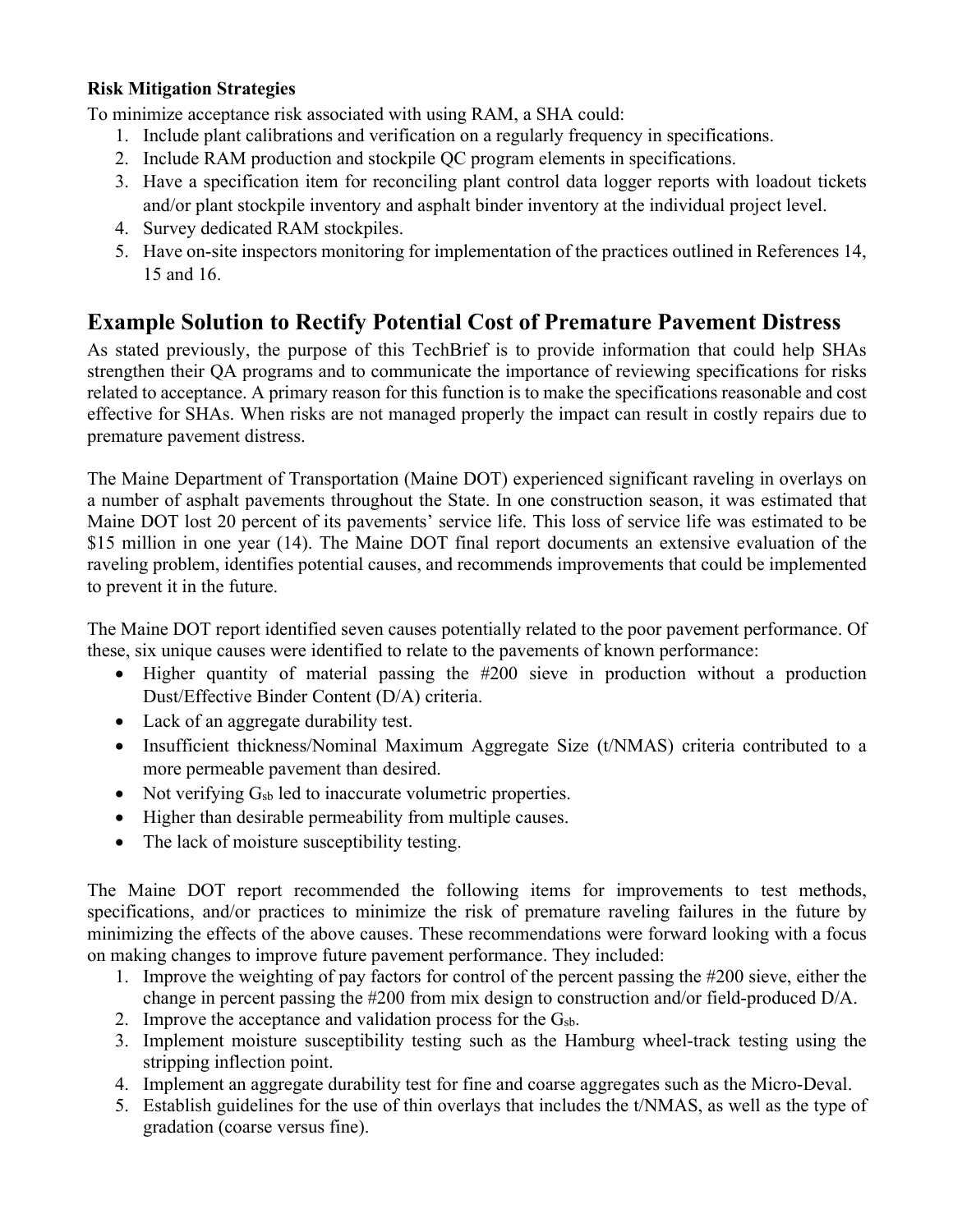The effort also concluded that these recommended changes could be accomplished in a cost-effective manner.

### **Strategies for Reducing Risks**

There are several strategies available to a SHA for reducing potential risks. There is not a one size fits all strategy; one risk may be best addressed with a SHA policy change, while another may be best addressed with a specification change coupled with a test method change and related training.

First, a SHA may review its policies; design, construction and materials standards and specifications, test methods and overall QA program on a regular basis with goals of maximizing efficiency and minimizing risk in the process. One approach could be to follow applicable AASHTO protocols including Standard Recommended Practices, Recommended Guidelines, and Standard Test Methods. These voluntary protocols have been developed by, among other procedures, round-robin testing between several States to refine the procedures to produce the most consistent and accurate results. Deviating from these standards without a strong technical basis, may very likely produce less consistent results and lead to higher material quality risks, although these standards are not required under Federal law. Listed below are some standards directly applicable to risks:

- AASHTO Standard Recommended Practice R-9 *Acceptance Sampling Plans for Highway Construction.*
- AASHTO Standard Recommended Practice R-10 *Definitions of Terms Related to Quality and Statistics Used in Highway Construction.*
- AASHTO Standard Recommended Practice R-42 *Developing a Quality Acceptance Plan for Hot Mix Asphalt (HMA).*

These are private, voluntary standards that are not required under Federal law.

#### **Summary**

Engineering and statistical risks do exist and the potential cost associated with them can be significant. Such risks often exist because specifications lack detail. The lack of detail or definition can lead to different interpretations of specification intent. Specifications should be written with clarity and in an unambiguous manner to minimize the need for "interpretations." One example would be specifically stating if re-testing is allowed or not and if so, what is associated with how to determine when it is acceptable, how it is performed, reported, used in the acceptance process, etc. Another example would be stating that 15 percent RAM is allowed in asphalt mixture with defining the type (RAP, RAS, or RAP and RAS), the basis (weight versus binder replacement), etc.

Potential risks have changed with the transition from method specifications to implementation of QA specifications that transfer responsibility for items such as QC and mixture design to the contractor, as well as incorporate payment incentives and disincentives. Regularly reviewing policies, design standards, test methods, practices and specifications associated with QA for potential acceptance risk is an important SHA responsibility. Doing so and making changes to manage identified risks is equally important. Implementing changes when risks are identified, communicating and providing training on them for agency and contractor stakeholders, and closely examining the impact of these changes is also important. These changes may lead to different combinations of mix design criteria, material source controls, lot or sample size determinations, production testing, and responsibilities for QC and acceptance activities.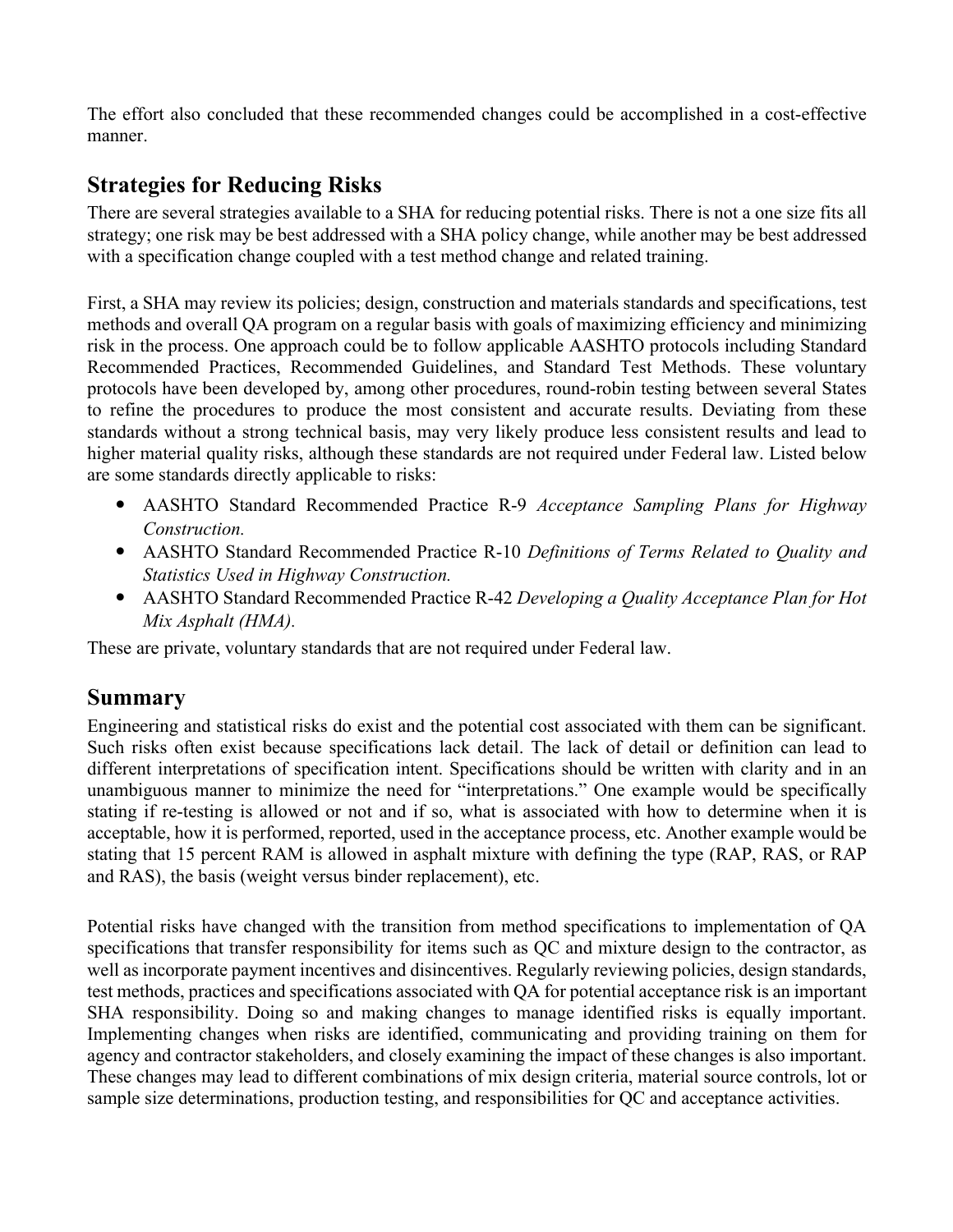#### <span id="page-14-0"></span>**References**

- 1. *Standard Recommended Practice for Definition of Terms Related to Quality and Statistics*, American Association of State Highway and Transportation Officials, AASHTO R-10, Washington, D.C., 2016.
- <span id="page-14-1"></span>2. Hancher, D.E, Y. Wang, and K.C. Mahboub, *Contractor Performed Quality Control on KyTC Projects*, Kentucky Transportation Center, Report No. KTC-02-26/SPR-01-222-1F, Lexington, KY, 2002.
- <span id="page-14-2"></span>3. *Glossary of Highway Quality Assurance Terms*, Transportation Research Circular E-C235, Transportation Research Board, Washington, D.C., 2018.
- <span id="page-14-3"></span>4. Burati, J l., R. M. Weed, C. S. Hughes, H.S. Hill, *Optimal Procedures for Quality Assurance Specifications,* FHWA-RD-02-095, Washington, D.C., June 2003.
- <span id="page-14-4"></span>5. *Use of Contractor Test Results in the Acceptance Decision, Recommended Quality Measure, and the Identification of Contractor/Department Risks,* FHWA TA 6120.3, Washington D.C., August, 2004.
- <span id="page-14-5"></span>6. *"Standard Method of Test for Determining the Asphalt Binder Content of Hot Mix Asphalt (HMA) by the Ignition Method*," AASHTO T 308-18, Washington, D.C., 2018.
- <span id="page-14-6"></span>7. Rodezno, C., R. Brown, G. Julian, and B. Prowell, *Variability of Ignition Furnace Correction Factors*, NCHRP Research Report 847, Transportation Research Board, Washington, D.C., 2017.
- <span id="page-14-7"></span>8. *Standard Specification for Superpave Volumetric Mix Design*, AASHTO M 323-17, American Association of State Highway and Transportation Officials, Washington, D.C., 2017.
- <span id="page-14-8"></span>9. Mohammad, L.N., M.A. Elseifi, S.B. Cooper, III, C.S. Hughes, J.W. Button, and E.L. Dukatz, Jr., "*Comparing the Volumetric and Mechanical Properties of Laboratory and Field Specimens of Asphalt Concrete,* NCHRP Research Report 818, National Academies of Sciences, Engineering, and Medicine, Washington, D.C., 2016.
- <span id="page-14-10"></span>10. Aschenbrener, T., F. Leiva, and N. Tran, *FHWA Demonstration Project for Enhanced Durability of Asphalt Pavements through Increased In-place Pavement Density, Phase 2,* FHWA, Report Number FHWA-HIF-19-052, Washington, D.C., 2019.
- <span id="page-14-11"></span>11. *Best Practices for RAP and RAS Management*, NAPA QIP-129E, National Asphalt Pavement Association, Lanham, MD, 2015.
- <span id="page-14-12"></span>12. *Use of RAP & RAS in High Binder Replacement Asphalt Mixtures: A Synthesis*, NAPA SR-213E, National Asphalt Pavement Association, Lanham, MD., 2016.
- <span id="page-14-13"></span>13. *TechBrief: State of the Knowledge for Use of Asphalt Mixtures with Reclaimed Binder Content*, FHWA, Report Number FHWA-HIF-18-059, Washington, D.C., 2018.
- <span id="page-14-9"></span>14. Aschenbrener, T. and D. Nener-Plante, *Premature Distress Investigation for the Maine DOT*, Maine Department of Transportation, Report Number ME 17-05, Augusta, ME, 2017.
- <span id="page-14-14"></span>15. Decker, D., *Specifying and Measuring Asphalt Density to Ensure Pavement Performance*, NCHRP Research Report 856, National Academies of Sciences, Engineering, and Medicine, Washington, D.C., 2016.
- <span id="page-14-15"></span>16. Aschenbrener, T. and C. MacKean, *Factors that Affect the Voids in the Mineral Aggregate in Hot Mix Asphalt*, Colorado Department of Transportation, Report Number 92-13, Denver, CO, 1992.